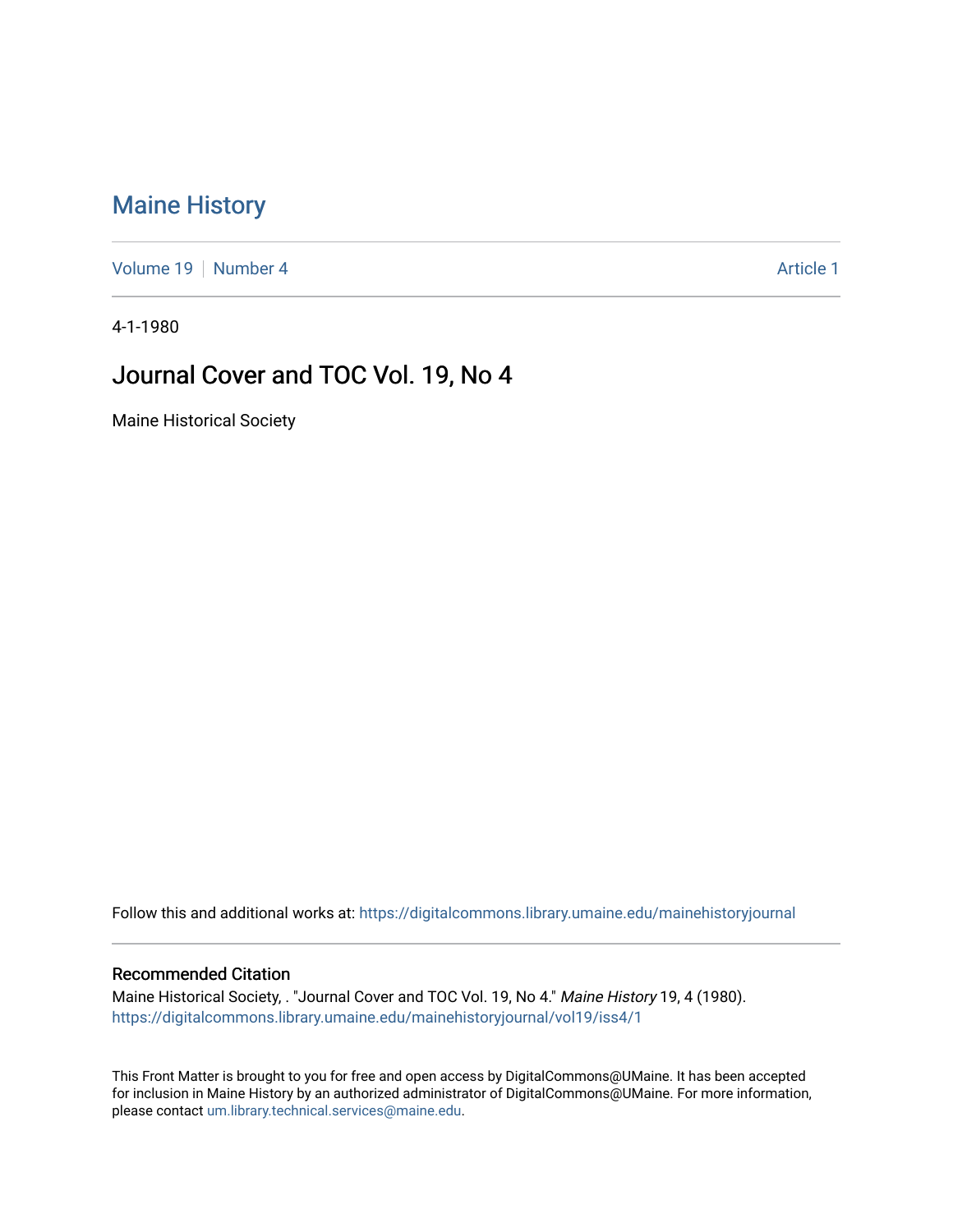

# *MAINE HISTORICAL SOCIETY*

# *QUARTERLY*

*Vol. 19, No. 4 Spring, 1980*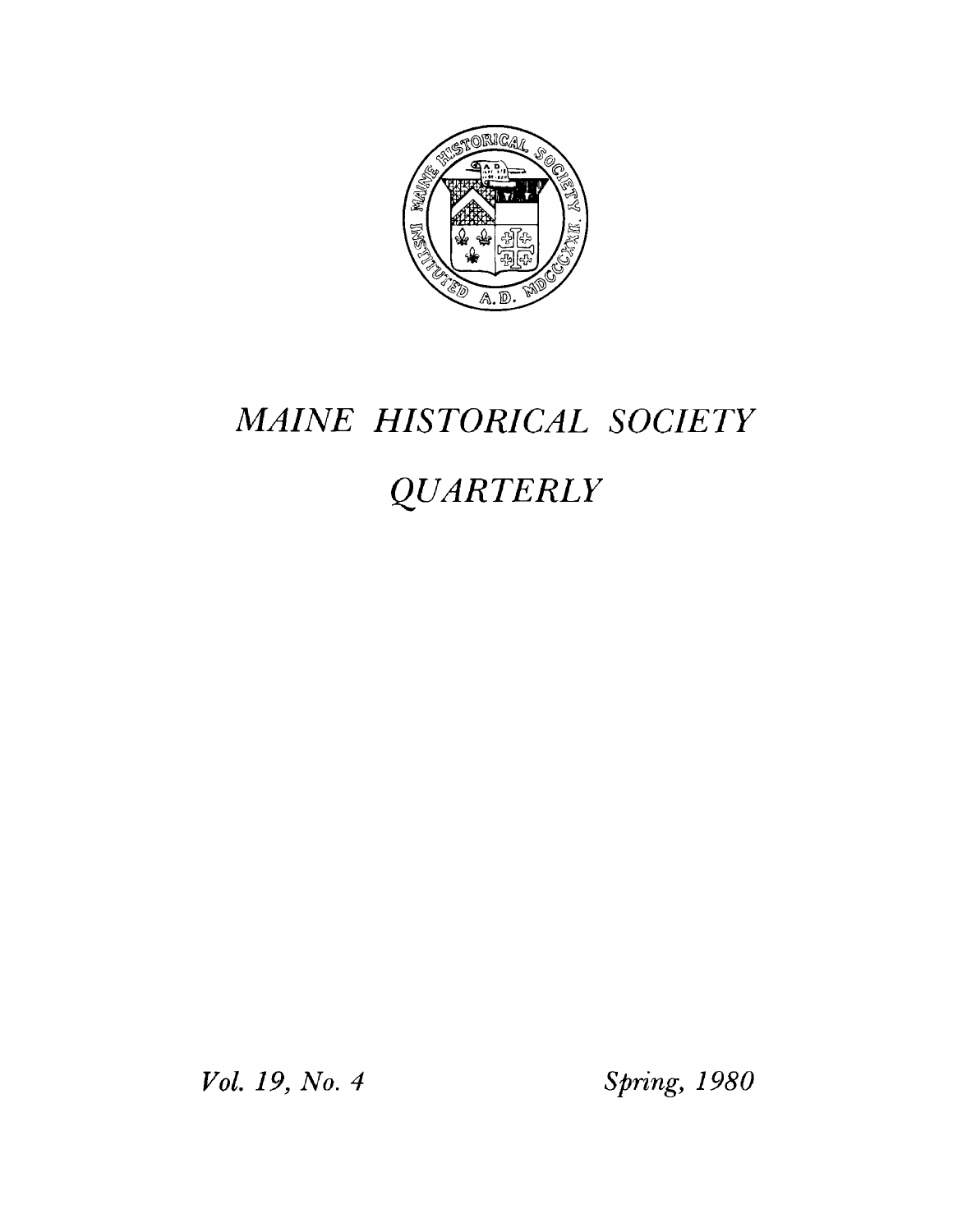#### *M AINE HISTORICAL SOCIETY Incorporated 1822*

*OFFICERS* William C. Pierce, *President* Joan S. Hayden, *Vice President* John E. Ham, Jr., Secretary Donald K. Saunders, *Treasurer*

**STANDING COMMITTEE** Terms Expire 1980 Benjamin Butler Joel W. Eastman Miss Alice R. Stewart Roger C. Taylor

> *Terms Expire 1981* Mrs. Eleanor B. Conary Joseph W. P. Frost Bruce W. Hazelton Mrs. Frances W. Peabody John W. L. White

> *Terms Expire 1982* John W. Hakola Mrs. Nancy N. Masterton Mrs. Jane S. Moody Bruce D. Nelson William H. Pendleton David C. Smith J. Weston Walch

*STAFF Director /Curator of Manuscripts* Thomas L. Gaffney *Administrative Secretary* Mrs. Sigrid P. Austin *Reference Librarian* Miss Mary-Kate Murphy *Cataloger* Miss E. Virginia Gronberg *Manuscript Assistant* Arthur J. Gerrier *Library Assistant* Miss Cynthia J. Murphy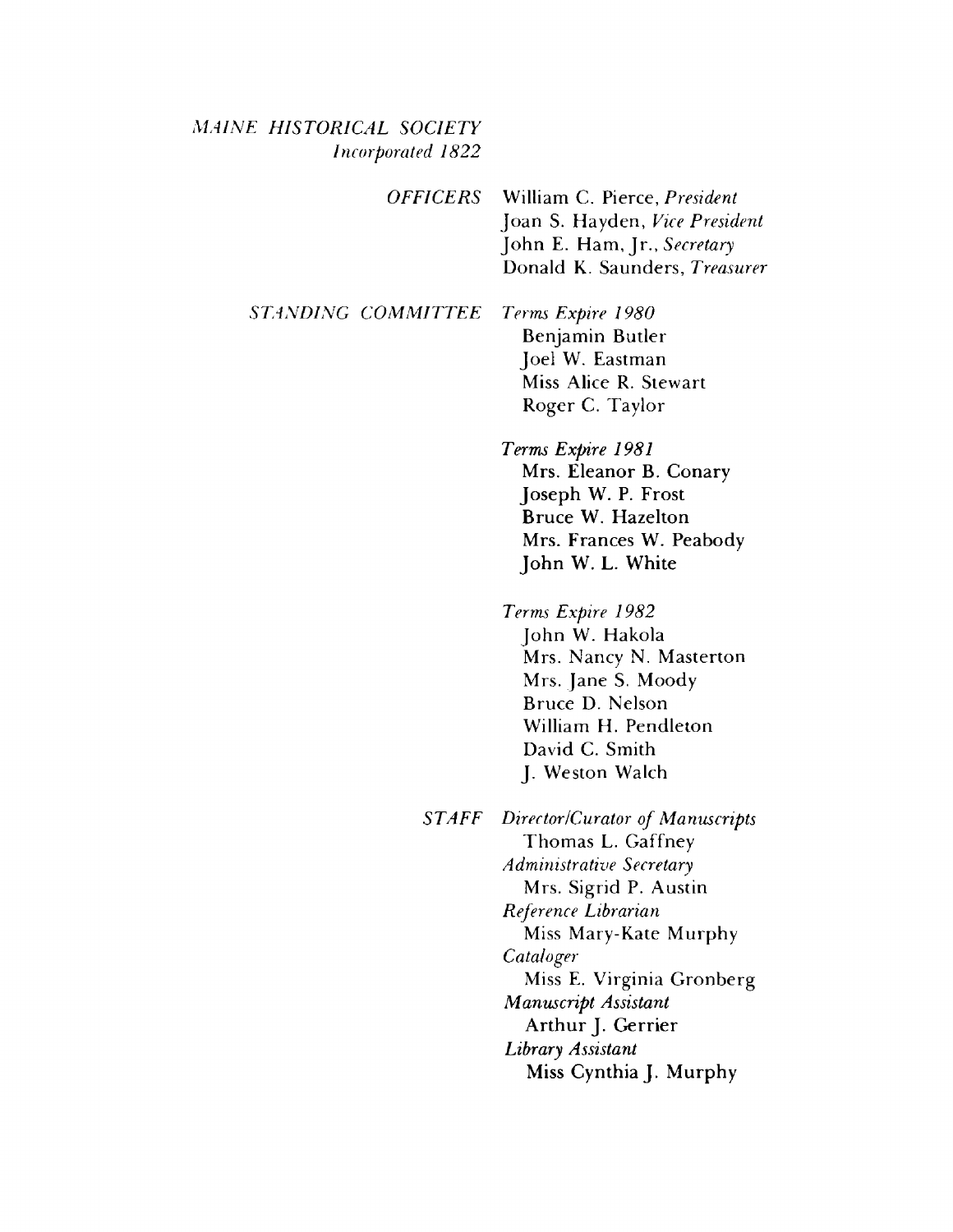# *MAINE HISTORICAL SOCIETY QUARTERLY*

| Vol. 19, No. 4 |  |  |
|----------------|--|--|
|                |  |  |

*Vul. 19, No. 4 Spring***,** *1980*

### **CONTENTS**

THE SOCIETY 203

#### ESSAY

A MAINE LYNCHING: THE VIOLENT DEATH OF **J ames Cullen At Mapleton,** 1873

*George S. Rowell* 207

#### SHAKING THE FAMILY TREE

**T he Records** Of **Portland's Eastern Cemetery** *William B. Jordan, Jr., compiler* 227

#### BOOK REVIEWS

| MASSACHUSETTS: A BICENTENNIAL HISTORY, by Richard                                          |     |
|--------------------------------------------------------------------------------------------|-----|
| Charles E. Clark<br>D. Clark.                                                              | 251 |
| DISCOVERING MAINE'S ARCHAEOLOGICAL HERITAGE,<br>edited by David Sanger.<br>James S. Leamon | 254 |
| HISTORY OF HEBRON ACADEMY, by Harold E. Hall.<br>Richard P. Mallett                        | 257 |
|                                                                                            |     |